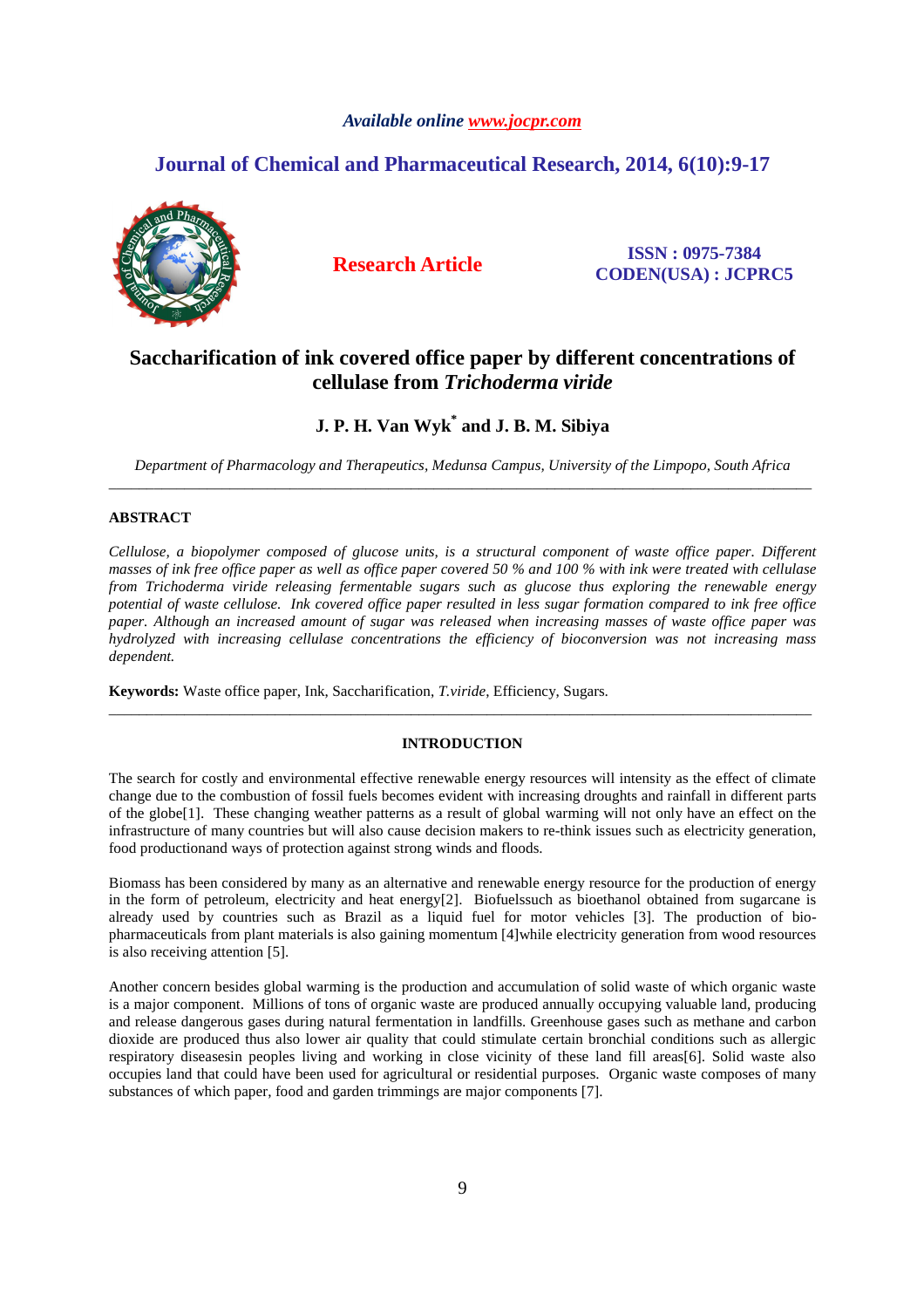An important structural component of organic waste is a natural polymer known as cellulose composed of glucose monomers that are connected by chemical bonds described as β-1,4-glucosidic bonds. Besides acid catalyzed hydrolyses these chemical bonds could also be destroyed by enzymatic action releasing glucose units that could be fermented into bio-products such as bio-ethanol thus render organic waste a potential renewable energy resource. Cellulasea multi-component enzyme system present in bacterial as well as fungal sources plays an important role in releasing glucose from cellulose which then could act as an energy source for these micro-organisms. Cellulose is a structural component of foods, plants and consumer products fromplant originsuch as paper products and when classified and treated as waste all organic materials are discarded with their cellulose sectionsthat is a potential resource of renewable energy[8].

*\_\_\_\_\_\_\_\_\_\_\_\_\_\_\_\_\_\_\_\_\_\_\_\_\_\_\_\_\_\_\_\_\_\_\_\_\_\_\_\_\_\_\_\_\_\_\_\_\_\_\_\_\_\_\_\_\_\_\_\_\_\_\_\_\_\_\_\_\_\_\_\_\_\_\_\_\_\_*

Thousands of tons of paper materials are manufacturedannually from trees and after use treated as part of solid waste. Used paper can only be recycled a number of times before the fibers become too weak to guarantee a paper material of high quality. At this stage recycled paper is landfilled, burnt or incinerated without exploring its renewable energy potential [9,10,11,].

Various types of wastepaper materials are produced with office paper a major component of paper products and as a result a foremost section of organic waste. Waste office paper, representing organic waste,could be developed as a resource of bioenergythrough a cellulase catalyzed process of bio-converting its cellulose component into fermentable sugars such as glucose [12]. Amongst other, most paper products are used in the printing industry causing waste paper to be covered to a certain extent with ink. When exposed to the saccharification action of cellulase the ink covering waste paper could act as a shield preventing a physical interaction betweencellulaseand cellulose fibers that could result in a lower degree of cellulose saccharification. The detailed effect of ink, when covering office paper, on the cellulase catalyzed biodegradation of waste office paper has not received much attention in literature.

This study was aimed at investigating the effect of ink on the relative saccharification of ink free office paper, as well as office paper covered 50 % and 100 % with ink when exposed to the biodegradation action of cellulase from *Trichoderma viride*. The efficiency of the bioconversion process was also concluded.

## **EXPERIMENTAL SECTION**

### **Enzyme and substrate**

Commercial cellulase from *Trichoderma viride* (0,5g) [Merck, EC3.2.1.4., Onozuka R-10]was prepared in 50 ml, 0,005 M Tris buffer, pH 5,0. Waste office paper disks with diameter of 5 mm were prepared as free of ink, 50 % and 100 % covered with ink. The paper disks weighed atmasses of 0,0038 g, 0,0114 g, 0,019 g, and 0,0266 g were exposed separately to the hydrolytic action of the cellulase enzymes at different concentrations of 2 mg.ml<sup>-1</sup>, 4 mg.ml<sup>-1</sup>, 6 mg.ml<sup>-1</sup>, 8 mg.ml<sup>-1</sup> and 10 mg.ml<sup>-1</sup>.

### **Cellulase incubation and sugar determination**

All waste office paper treatments with the cellulase enzyme were performed in triplicate. The different masses of paper materials were mixed with the Tris buffer (400 ul) and finally mixed with the various enzyme solutions (100 ul). The incubation mixtures were incubated during a period of 2 h at temperatures of  $30^{\circ}$ C,  $40^{\circ}$ C,  $50^{\circ}$ C and  $60^{\circ}$ C. At the end of the incubation period the sugar concentration of each sample was determined with the DNS-method usingglucose as a standard [13].

#### **RESULTS AND DISCUSSION**

The development of renewable energy resources would become more topical as the effect of climate change as a result of fossil fuelcombustion is experienced, globally. To counteract the effect of global warming traditional fossil fuel sources will have to be replaced with renewable energy resources. Also of importance is a clean environment and air ensuring healthy conditions for humans and animals. Various renewable energies such as solar energy [14], wind energy[15] and bio-energy [16]have been identified as potential substitutes for fossil energy. Waste cellulose has been identified as a major contributor of bio-energy resources as this biopolymer is the major structural component of organic waste such as waste paper, certain waste food substances, garden trimmings and trees [17]. Different types of waste paper like office paper, newsprint, foolscap paper have been implicated in the development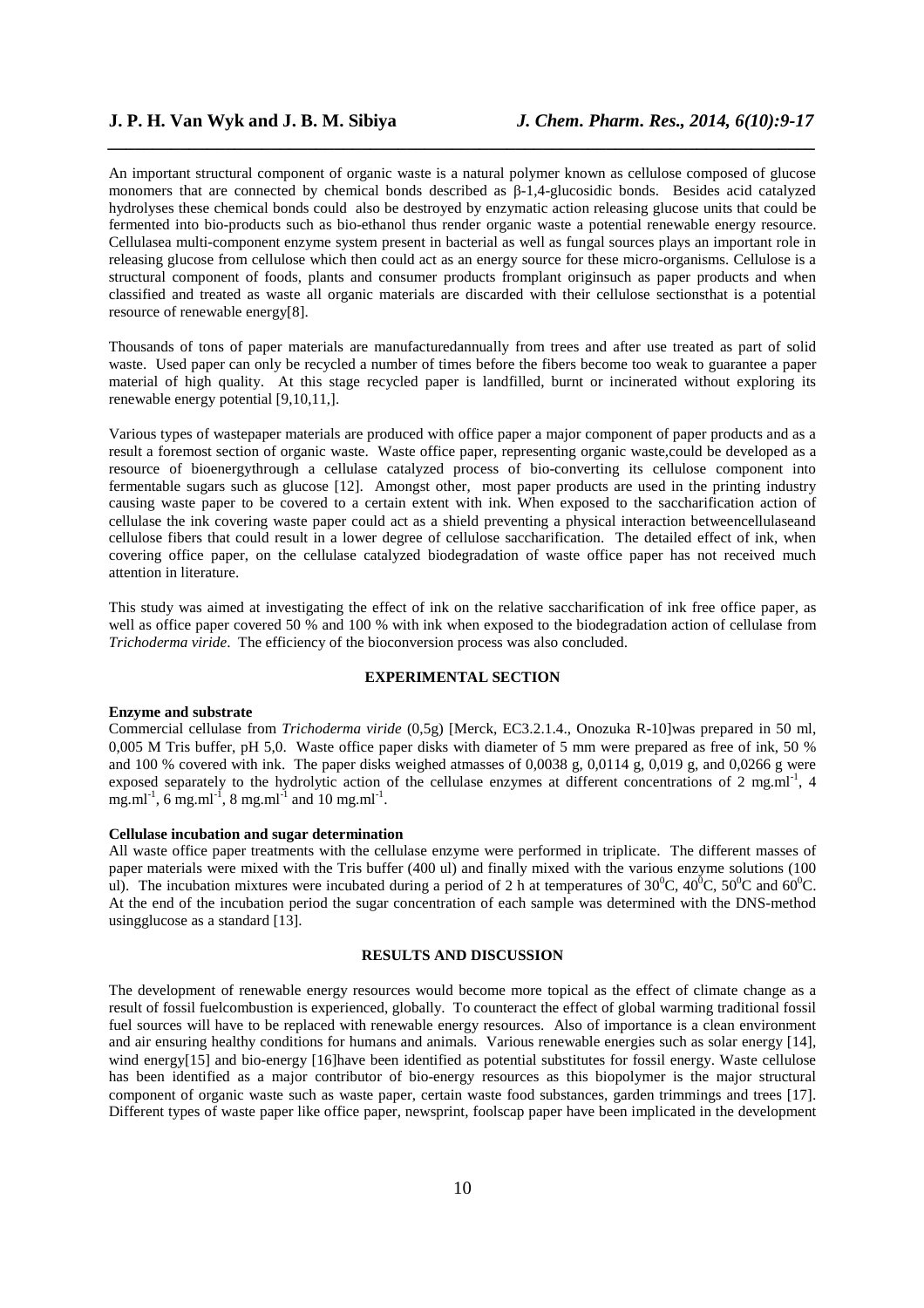of organic waste as a resource of bioenergy[18]. All these paper materials are used in the printing industry causingwaste cellulose substance to be fully or partially covered with ink with certain sections free of ink.

*\_\_\_\_\_\_\_\_\_\_\_\_\_\_\_\_\_\_\_\_\_\_\_\_\_\_\_\_\_\_\_\_\_\_\_\_\_\_\_\_\_\_\_\_\_\_\_\_\_\_\_\_\_\_\_\_\_\_\_\_\_\_\_\_\_\_\_\_\_\_\_\_\_\_\_\_\_\_*



**Figure (1):Saccharification of waste office paper with cellulase from** *Trichoderma viride***at an enzyme concentration of 2 mg/ml** 

During the cellulase catalyzed degradation of waste paper it is important that the cellulase enzyme is physically in contact with the surface of the paper materialto perform its hydrolytic acton. The presence of ink on the paper materialcould prevent the enzyme to a certain extent from acting freely on the waste cellulose materials releasing fermentable sugars.

The amount of sugar released from different masses of ink free office paper as well office paper covered 50 % and 100 % with ink when treated with different concentrations of cellulase from *T. viride*were compared in order to determine the effect of ink on the bioconversion of waste office paper.

# **Saccharification with acellulase concentration of 2 mg.ml-1**

When exposed to a cellulase concentration of 2 mg.ml<sup>-1</sup>all office papersshowed an increase in sugar formation when increasing masses of the respective ink covered paper materials and ink free paper were degraded (Fig. 1). With all masses the ink free paper showed sugar concentrations higher than the amount of sugar produced from the office paper 50 % and 100 % covered with ink except for the sugar released from the lowest mass of 0,0038 g. From this lowest paper mass the highest amount of sugar released was from the paper 50% covered with ink, the paper covered 100 % with ink showed the second highest degree of degradation whilst the ink freeoffice paper was the least saccharified. This observation could be due to the heterogeneous nature of the catalytic reaction and the relative low amount of substrate present in the incubation mixture which limits the possibilities for interaction between cellulase and the substrate. When the masses of paper substrates were increased the degradation exhibits a pattern of increasing sugar production with increasing masses of waste office paper incubated. The amount of sugar released from 0,0114 g ink free paper when degraded was 88 % higher than the amount of sugar produced from the paper 50% covered with ink and 316 % higher than sugar produced from the paper completely covered with ink. When 0,019 g of office paper was treated with the cellulase enzyme the amount of sugar released from the ink free paper was 52 % higher than the amount of sugar released from the paper that was 50% covered with ink and 172 % higher than the amount of sugar released from the paper completely covered with ink. When the highest mass of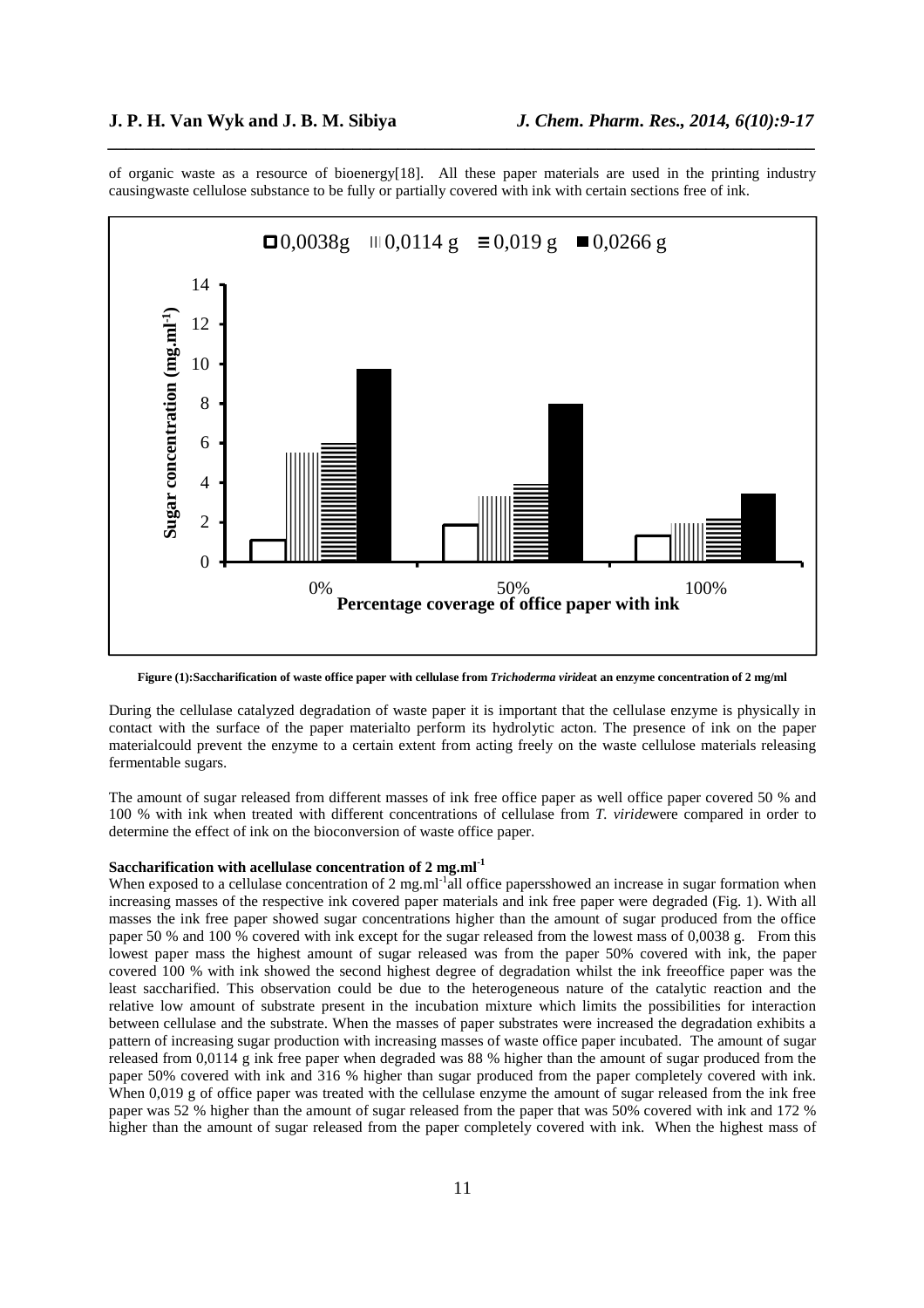0,0266 g office paper was treated with the enzyme concentration of 2 mg.ml<sup>-1</sup> a sugar concentration of 9,75 mg.ml<sup>-1</sup> was obtained from the paper not covered with ink and this sugar concentration was 22 % higher than the concentration of sugar formed from the 50 % ink covered paper and 182 % more than the sugar produced from the paper completely covered with ink.

*\_\_\_\_\_\_\_\_\_\_\_\_\_\_\_\_\_\_\_\_\_\_\_\_\_\_\_\_\_\_\_\_\_\_\_\_\_\_\_\_\_\_\_\_\_\_\_\_\_\_\_\_\_\_\_\_\_\_\_\_\_\_\_\_\_\_\_\_\_\_\_\_\_\_\_\_\_\_*



**Figure (2):Saccharification of waste office paper with cellulase from** *Trichoderma viride***at an enzyme concentration of 4 mg/ml** 

The amount of sugar produced from 0,0266 g of ink free paper was 786 % higher than the amount of sugar produced at a concentration of 1,10 mg.ml<sup>-1</sup> during the degradation of the lowest mass of 0,0038 g. In the case of the paper 50 % covered with ink sugars were released from the highest paper mass at a concentration of 7.98 mg.ml<sup>-1</sup> that was 329 % higher than the concentration of sugars released at concentration of 1,86 mg.ml<sup>-1</sup> released from 0,0038 g. During the degradation of office paper 100 % covered with ink the amount of sugar released from the highest mass was 161% higher at a concentration of 3,45 mg.ml<sup>-1</sup> than the amount of sugar released from the lowest mass of the paper material.

## **Saccharification with a cellulase concentration of 4 mg.ml-1**

During biodegradation with an enzyme concentration of 4 mg.ml<sup>-1</sup>(Fig. 2) similar trends of saccharification was observed as concluded when exposed to an enzyme concentration of 2 mg.ml-1. The highest sugar concentration of 11 mg.ml<sup>-1</sup>was obtained from ink free office paper when 0,0266 g of the substance was biodegraded and this amount was 337 % higher than the amount of sugar released from the lowest mass of ink free office paper. The maximum sugar value was also 39 % more than the highest amount of sugar released from office paper covered 50% with ink and double the maximum amount of sugar released from office paper fully covered with ink. The saccharification of office paper that was 50% covered with ink showed an increase in sugar formation when an increasing mass of this substrate was exposed to the enzyme solution. The highest conversion was 214 % higher than the lowest concentration of produced sugar.

When all masses fully covered with ink were treated with the enzyme increasing amounts of sugar was released with increasing masses bio-hydrolyzed. The amount of sugar released was also the lowest compared to the corresponding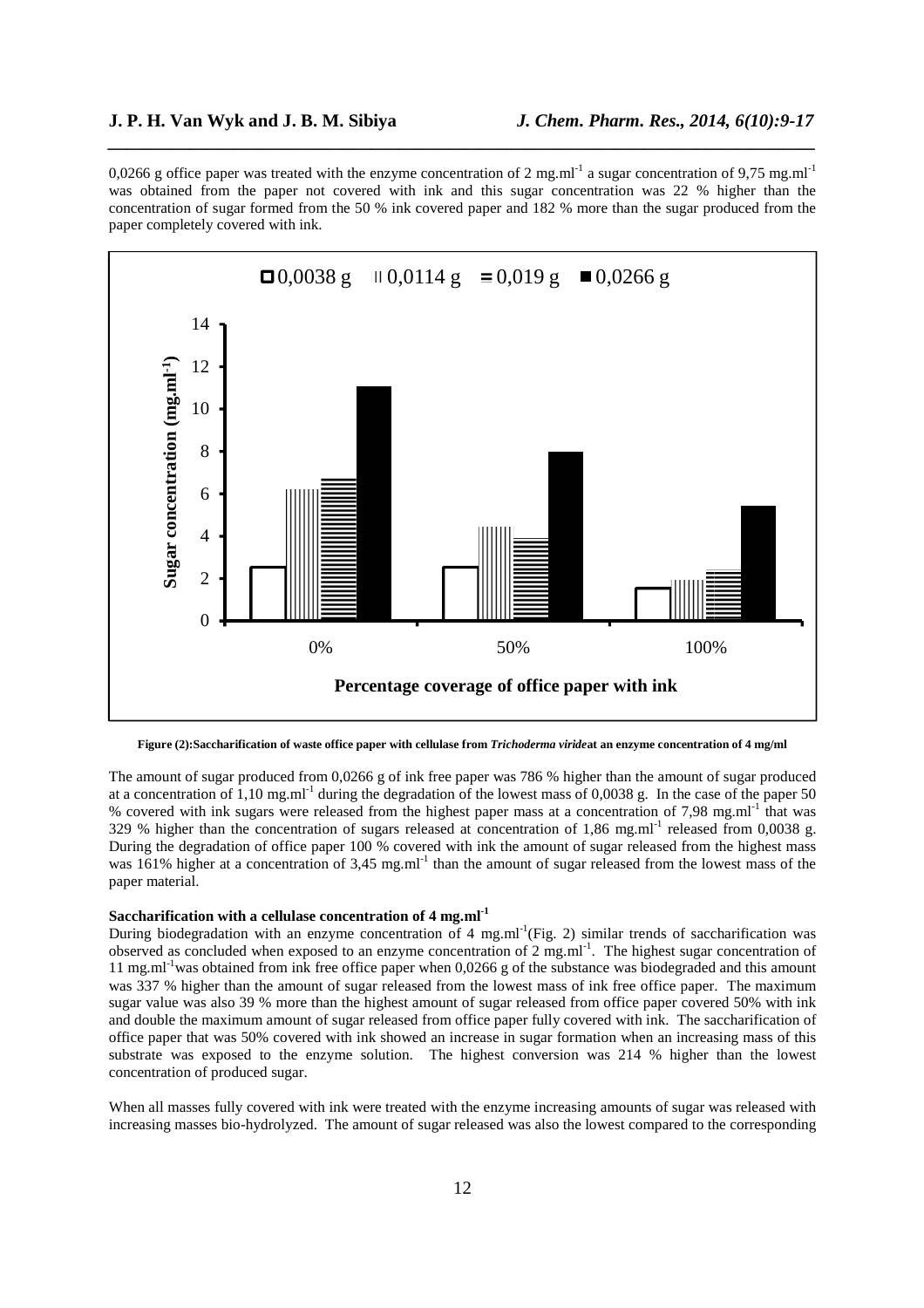masses of ink free and half covered with ink office paper when saccharified. Compared to the amount of sugar released when all office paper materials were treated with the lower enzyme concentration of 2 mg.ml<sup>-1</sup> the enzyme concentration of 4 mg.ml<sup>-1</sup> resulted in a higher sugar concentration released from all paper materials.

*\_\_\_\_\_\_\_\_\_\_\_\_\_\_\_\_\_\_\_\_\_\_\_\_\_\_\_\_\_\_\_\_\_\_\_\_\_\_\_\_\_\_\_\_\_\_\_\_\_\_\_\_\_\_\_\_\_\_\_\_\_\_\_\_\_\_\_\_\_\_\_\_\_\_\_\_\_\_*



**Figure (3): Saccharification of waste office paper with cellulase from** *Trichoderma viride***at an enzyme concentration of 6 mg/ml** 

### **Saccharification with a cellulase concentration of 6 mg.ml-1**

When exposed to a cellulase concentration of 6 mg.ml<sup>-1</sup>all office paper materials showed the same increasing sugar formation tendency as observed when exposed to the lower enzyme concentrations (Fig. 3). The maximum amount of sugar production was calculated at a sugar concentration of 11,1 mg.ml<sup>-1</sup> during degradation of 0,0266 g of ink free office paper and this sugar concentration was the same as the amount of sugar released from the corresponding paper mass when exposed to 4  $~\text{mg.m}^{-1}$ . The same was observed during the degradation of the 0,0266 g of paper half covered with ink that resulted in a sugar concentration of 7,98 mg.ml $^{-1}$  and this amount of sugar was the same as the sugar concentration released from the corresponding paper when treated with an enzyme concentration of 4 mg.ml<sup>-1</sup>. The mass of 0,0266 g of fully covered ink released sugar at a concentration of 7,34 mg.ml<sup>-1</sup> that was 35 % higher than the amount of sugar released during degradation of the corresponding paper when treated with 4 mg.ml<sup>-</sup> <sup>1</sup>. Similar to the degradation of these office paper materials with enzyme concentrations of 2 mg.ml<sup>-1</sup> and 4 mg.ml<sup>-1</sup> is the observation that the lowest increase in sugar formation was calculated during the degradation of the 0,019 g compared to the degradation of the 0,0114 g of waste paper.

## **Saccharification with a cellulase concentration of 8 mg.ml-1**

As observed during degradation with the lower enzyme concentrationa treatment of increasing masses of office paper resulted in an increasing amount of sugar released when exposed to an enzyme concentration of 8 mg.ml<sup>1</sup><br><sup>1</sup>(Fig.4). The maximum sugar concentration again was obtained from ink free office paper at a mass of 0,0266 g this sugar amount was not equal but higher than the sugar released from corresponding masses when treated with lower enzyme concentrations. The maximum sugar concentration of 12,12 mg.ml<sup>-1</sup> obtained from 0,0266 gink free office paper was 23 % higher than the amount of 9,8 mg.ml<sup>-1</sup> released from 0,0266 g of office paper half covered with ink and 60 % higher than the sugar released from a similar mass of fully ink covered office paper. The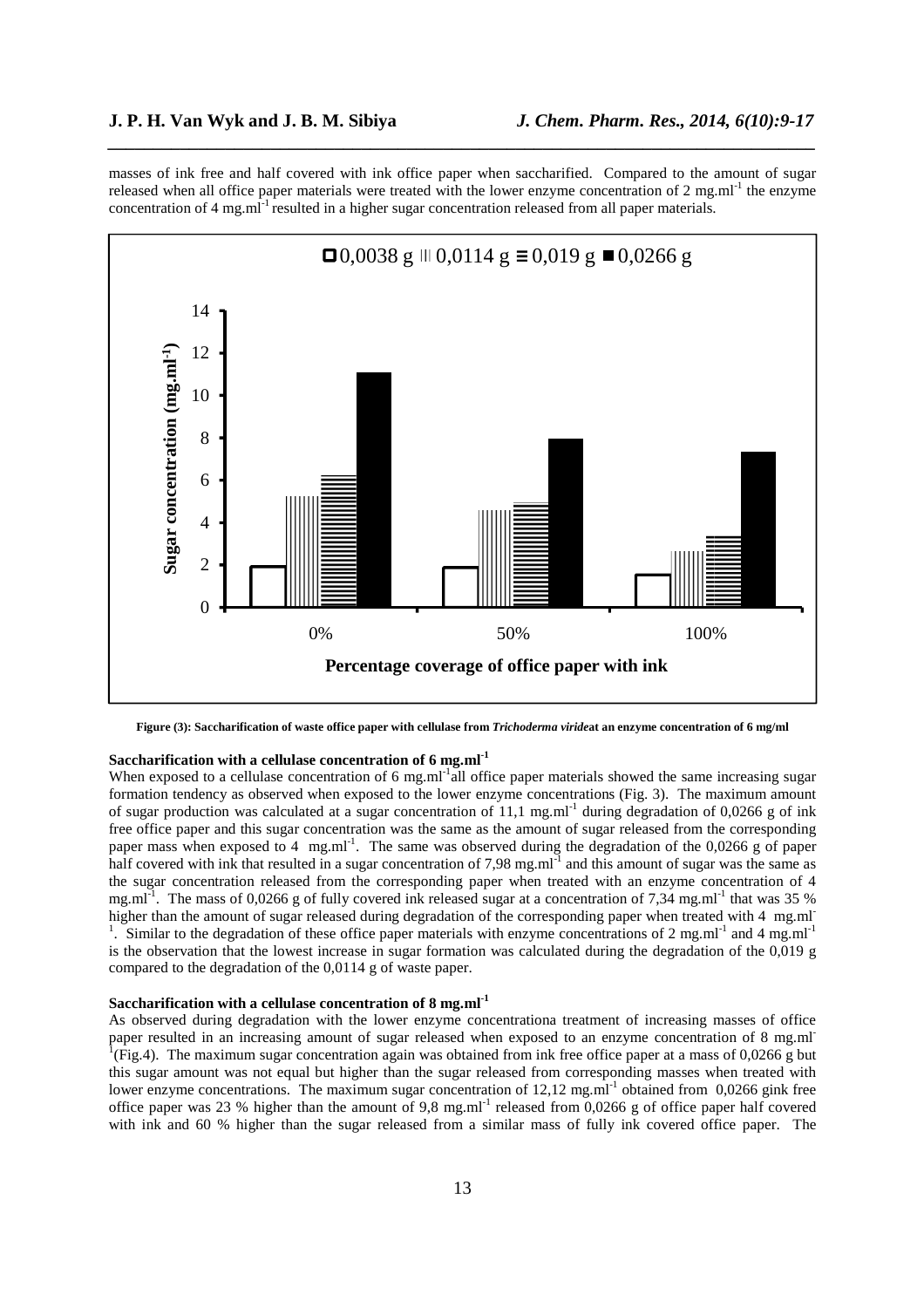difference insugar formation between 0,0114 g and 0,019 g is again not to the same extent as the increase in sugar formation between the highest mass and second highest mass when degraded with *T. viride*cellulase.

*\_\_\_\_\_\_\_\_\_\_\_\_\_\_\_\_\_\_\_\_\_\_\_\_\_\_\_\_\_\_\_\_\_\_\_\_\_\_\_\_\_\_\_\_\_\_\_\_\_\_\_\_\_\_\_\_\_\_\_\_\_\_\_\_\_\_\_\_\_\_\_\_\_\_\_\_\_\_*



**Figure (4): Saccharification of waste office paper with cellulase from** *Trichoderma viride***at an enzyme concentration of 8 mg/ml** 

# **Saccharification with a cellulase concentration of 10 mg.ml-1**

The amount of sugar released from the highest paper masses when exposed to the highest cellulase concentration of 10 mg.ml<sup>-1</sup>(Fig.5)was more than the amountof sugar released from the corresponding samples and masses when treated with lower enzyme concentrations. The highest sugar concentration of  $13,06$  mg.ml<sup>-1</sup> was obtained during saccharification of 0,0266 g ink free office paper at a value 15,5 % more than the maximum amount of sugar released during saccharification of paper 50 % covered with ink and 48 % higher than the maximum sugar concentration released during saccharification of office paper fully covered with ink.

The maximum amount of sugar released during this investigation was obtained from the highest mass of ink free office paper when exposed to the maximum enzyme concentration of 10 mg.ml<sup>-1</sup>. The sugar concentration of 13,06 mg.ml<sup>-1</sup> was 7,8 % higher than the second highest sugar concentration of 12,12 mg.ml<sup>-1</sup> released from 0,0266 g of ink free office paper exposed to an enzyme concentration of 2 mg.ml<sup>-1</sup>. The highest sugar concentration obtained from ink free office paper was observed when 0,0266g of the material was exposed to an enzyme concentration of 10 mg.ml<sup>-1</sup>. When exposed to cellulase activity the maximum sugar concentration from office paper 50 % covered with ink was obtained when 0,0266 g of this paper was hydrolyzed with an enzyme concentration of 10 mg.ml<sup>-1</sup> resulting in a sugar concentration of 11,31 mg.ml<sup>-1</sup>. Office paper fully covered with ink also resulted in a maximum sugar concentration of 8,8 mg.ml<sup>-1</sup> when 0,0266 g of this paper was treated with an enzyme concentration of 10 mg.ml<sup>-1</sup>. From these results it can be concluded that the maximum sugar concentration was obtained when the highest masses of the different office papers were exposed to the highest enzyme concentration but this does not indicate the relative efficiency of the bioconversion process.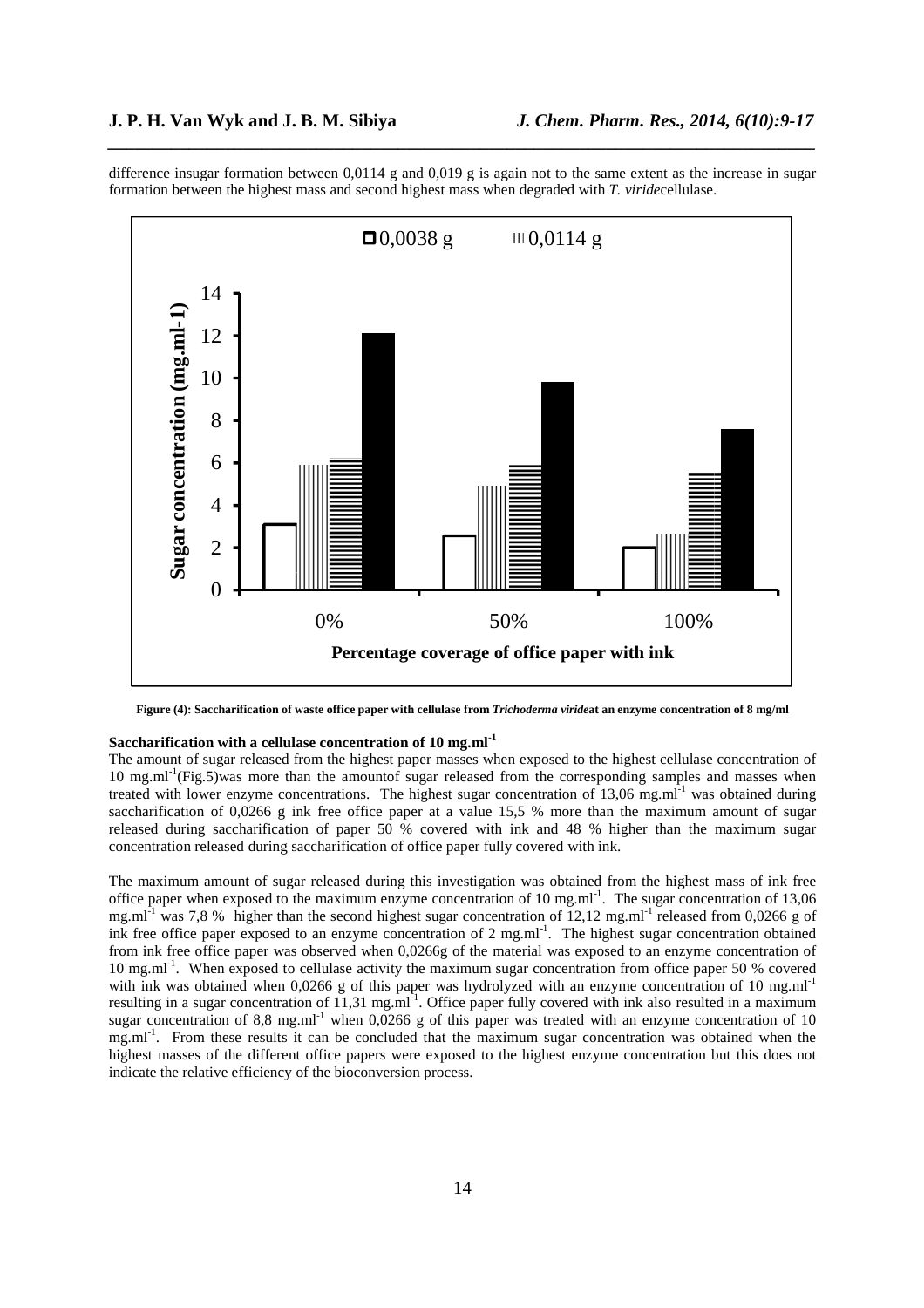

**Figure (5): Saccharification of waste office paper with cellulase from** *Trichoderma viride***at an enzyme concentration of 10 mg/ml** 

# **Relative efficiency of bio-converting waste office paper into fermentable Sugars**

It has been shown that when increasing masses of all the office paper materials were exposed to increasing cellulase concentrations the amount of sugar released does also increase. Although this increased sugar formation would eventually result in more fermentation product(s) from glucose it is also important to consider the efficiency of the saccharificationprocess. The efficiency in terms of percentage office paper degraded showed that maximum efficiency was obtained when 0,0038 g of ink free office paper were degraded with a cellulase concentration of 8 mg.ml<sup>-1</sup> as well as an enzyme concentration of 10 mg.ml<sup>-1</sup> (Table 1). Both enzyme concentrations resulted in a 41 % saccharification of ink free office paper. The lowest efficiency for ink free paper was14 % saccharificationwhen 0,0038 g of ink free paper was exposed to an enzyme concentration of 2 mg.ml<sup>-1</sup>.

Degradation of the 0,0114 g of ink free office paper showed an efficiency between 23 % and 27 % when exposed to all the enzyme concentrations. When exposed to the various enzyme concentrations a mass of 0,019 g ink free office paper showed an efficiency rate between 16 % and 18 % whilst the highest mass of ink free office paper showed increased percentage of degradation from 18 % to 25 % when increasing enzyme concentrations were used to degrade this amount of office paper.

The biodegradation of office paper 50% covered with ink resulted in the highest efficiency of 37 % saccharification when 0,0038 g of the waste cellulose was exposed to an enzyme concentration of 8 mg.ml<sup>-1</sup>with the lowest degree of saccharification of 10 % calculated when 0,019 g of paper was degraded by enzyme concentrations of 2 mg.ml-1 and 4 mg.ml<sup>-1</sup>. A relative high degree of efficiency was observed when the lowest mass  $(0.0038 \text{ g})$  of this office paper was degraded by all the enzyme concentrations which resulted in an efficiency between 25 % and 37 %. The efficiency of saccharification when 0,0114 g of waste paper was degraded varied between 13 % and 22 % and between 10 % and 17 % when calculated for the degradation of 0,019 g of office paper. Degradation of the 0,0266 g of office paper showed a relative low percentage of degradation between 15 % and 18 %.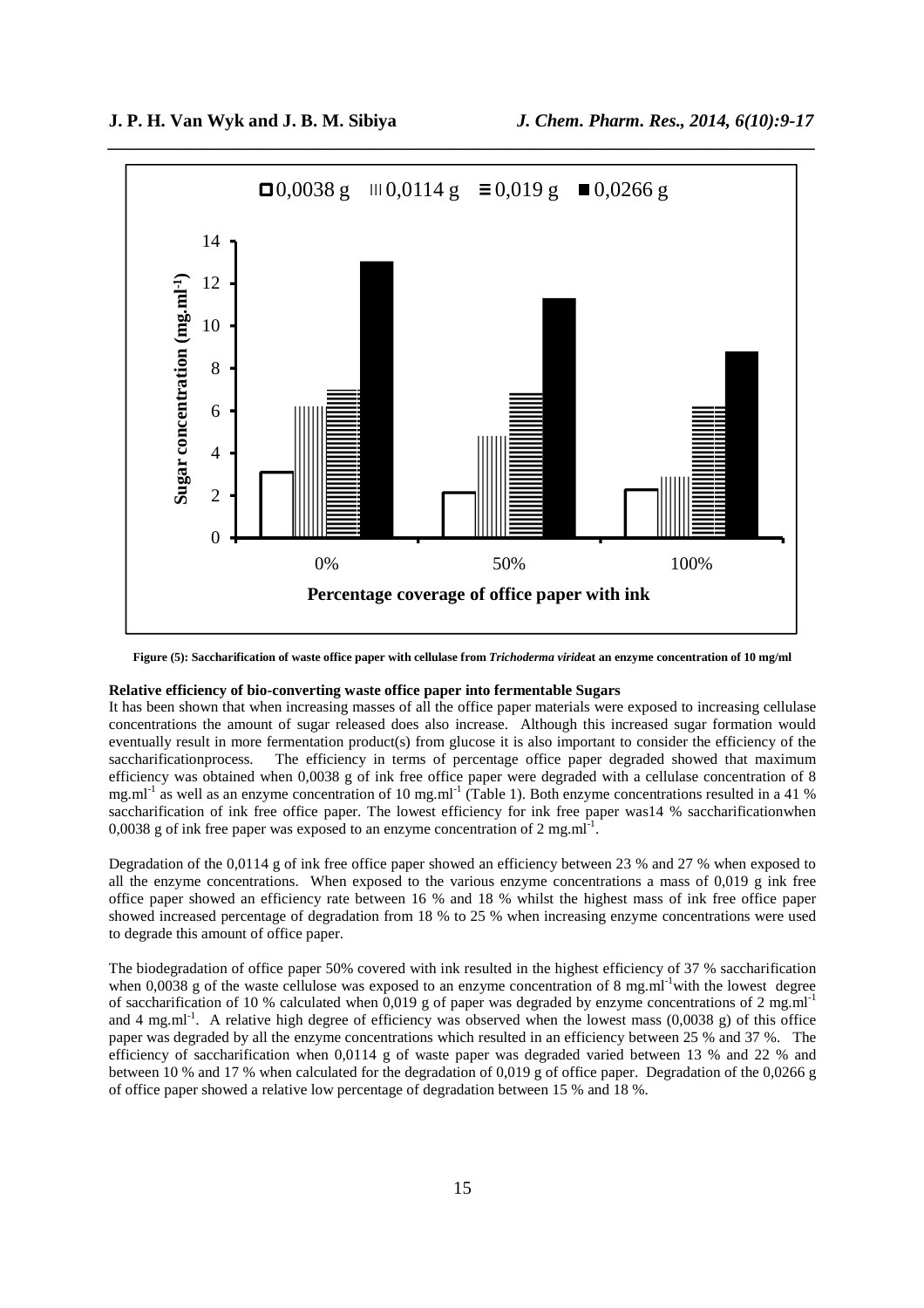When office paper completely covered with ink was exposed to *T.viridecellulase* the maximum efficiency was calculated at a percentageof 30 % when the lowest mass of 0,0038 g was treated with an enzyme concentration of 10 mg.ml<sup>-1</sup>. The lowest efficiency of 5 % was obtained when 0,019 g office paper was treated with 2 mg.ml<sup>-1</sup>cellulase solution. A relative high degree of saccharification was obtained when the lowest mass of this office paper was exposed to all enzyme concentrations which resulted in saccharification rates between 17 % and 30 %. A relative low efficiency was observed when the other three higher masses of this office paper was exposed to the different cellulase concentrations. When 0,0114 g was degraded the efficiency varies between 8 % and 12 % while the mass of 0,019 g resulted in an efficiency rate between 5 % and 16% whilst the highest mass of 0,0266 g resulted in a saccharification rate between 7 % and 16 %.

*\_\_\_\_\_\_\_\_\_\_\_\_\_\_\_\_\_\_\_\_\_\_\_\_\_\_\_\_\_\_\_\_\_\_\_\_\_\_\_\_\_\_\_\_\_\_\_\_\_\_\_\_\_\_\_\_\_\_\_\_\_\_\_\_\_\_\_\_\_\_\_\_\_\_\_\_\_\_*

Opposite to the tendency of sugar formation which revealed that increasing sugar concentration were released when increasing office paper masses were treated with increasing cellulase concentrations is the efficiency of saccharification not related to a positive relationship between increasing mass and increasing enzyme concentration. Higher efficiency of saccharification was observed when lower masses of all types of office paper were incubated with a relative high enzyme concentration.

Cellulase catalyzed bio-conversion of cellulose such as waste office paper into fermentable sugars is a complex process due to the complexity of cellulaseenzymes [19] as well as the heterogeneous nature of the saccharificationprocess[20]. To further complicate the saccharification of waste paper is the partial or completely coverage of paper with ink that could prevent the physical interaction between the cellulase enzyme and the waste cellulose material a phenomenon further hampered by the association of lignin with the cellulose fibers [21].

|                | <b>Mass of ink free office</b><br>paper $(g)$ |        |       |        | Mass of office paper covered 50<br>$%$ with ink $(g)$ |        |       |        | Mass of office paper covered 100 %<br>with $ink(g)$ |        |             |               |
|----------------|-----------------------------------------------|--------|-------|--------|-------------------------------------------------------|--------|-------|--------|-----------------------------------------------------|--------|-------------|---------------|
|                | 0,0038                                        | 0,0114 | 0,019 | 0,0266 | 0.0038                                                | 0,0114 | 0,019 | 0,0266 | 0.0038                                              | 0,0114 | 0,019       | 0,0266        |
| $\overline{2}$ | 14                                            | 24     | 16    | 18     | 25                                                    | 15     | 10    | 15     | 17                                                  | 8      | 5           | $\mathcal{I}$ |
| $\overline{4}$ | 33                                            | 27     | 18    | 21     | 33                                                    | 20     | 10    | 15     | 20                                                  | 8      | 6           | 10            |
| 6              | 25                                            | 23     | 16    | 21     | 25                                                    | 20     | 13    | 15     | 20                                                  | 11     | $\mathbf Q$ | 14            |
| 8              | 41                                            | 27     | 16    | 23     | 37                                                    | 22     | 16    | 18     | 26                                                  | 11     | 14          | 14            |
| 10             | 41                                            | 27     | 18    | 25     | 30                                                    | 13     | 17    | 17     | 30                                                  | 12     | 16          | 16            |

**Table (1): Percentage (%) saccharification of waste office paper with different concentrations of cellulase from** *Trichoderma viride*

#### **CONCLUSION**

The search for alternative energy resources will have to be intensified and the development of waste office paper as a renewable energy resource could assist this process of limiting the negative effect of fossil fuel combustion on the environment. In order to optimize the bioconversion of office paper into fermentable sugars the effect of ink on the saccharification process should be considered when designing a bioconversion process. Also of major importance will be the decrease of solid waste of which office paper is a major component. This step would also result in less land occupied by solid wasteresulting in clean air and more land available for agricultural and residential purposes. The development of waste office paper as a renewable energy resource would also encourage the use of bio-energy thus decreases the dependence on fossil fuels.

## **REFERENCES**

[1] P Del Rio;PLinares.Renew. *Sustain. Ener.Rev.,***2014**.35, 42 – 56.

- [2] LCRodrigues; B May;AHen; D O'Connell.*Biomass Bioenergy.,***2011**.35(7), 2589 2599.
- [3] LGAnderson.*Energy Environ. Sci.*,**2009**. 10 (2), 1015 1037.
- [4] RCiriminna;MPagliaro.*Org. Proc. Res. Dev.,***2013**. 17(12), 1479 1484.
- [5] PMcKendry.*Biores.Technol.*, **2002**.83,37 46.
- [6] GDD'Amato;LCecchi;MD'Amato;GLiccardi.*J. Invest. Aller.Clin.Immunol.,***2010**. 20(2), 95 102.
- [7] B Staley; MBarlaz.J. *Environ. Eng.,* **2009**.135(10), 901 -909.